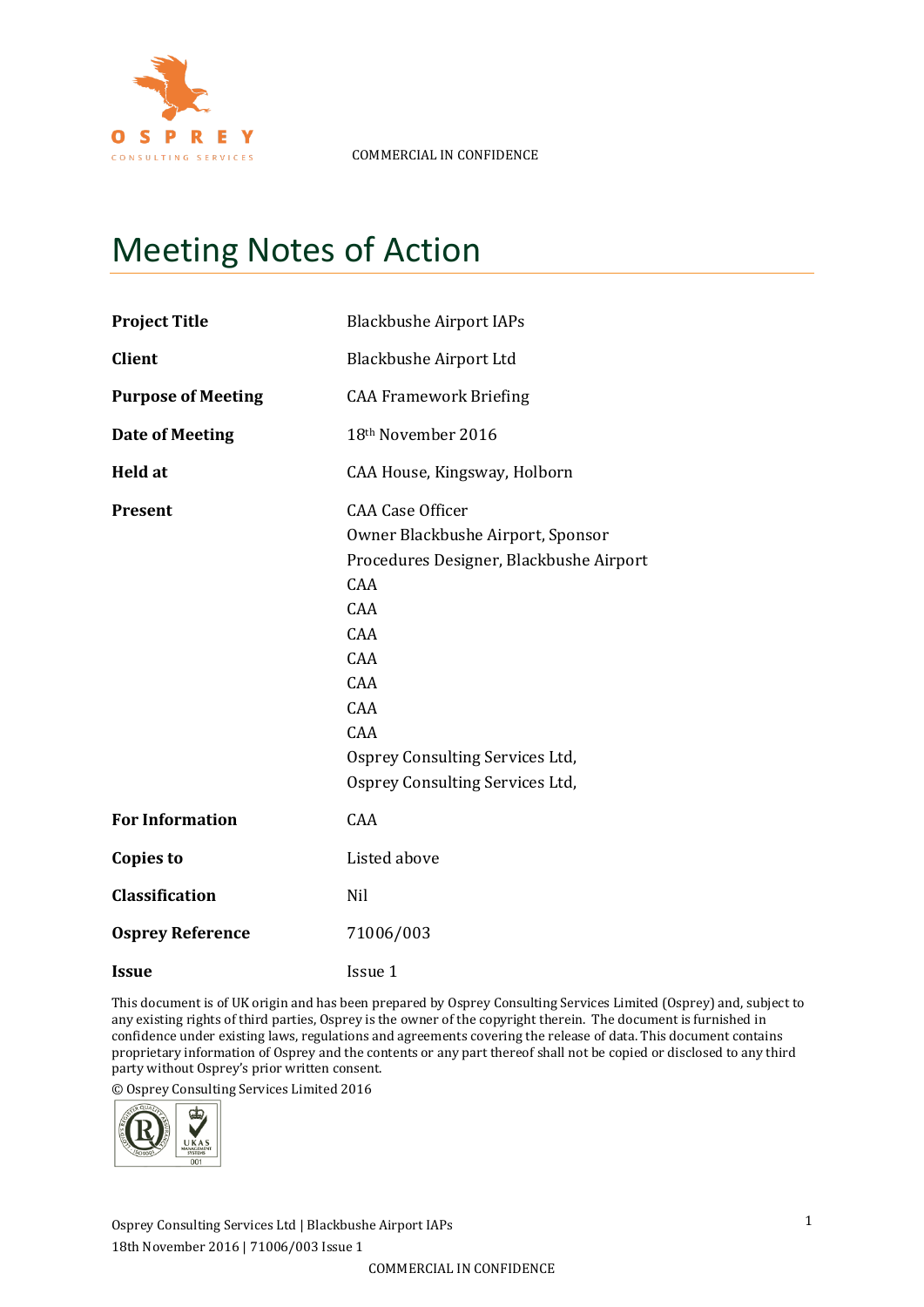

#### **COMMERCIAL IN CONFIDENCE**

# Meeting Summary

The meeting was organised following the initial Gap Analysis assessment and as an introduction to CAP725 aspects with regard to the introduction of Instrument Approach Procedures (IAPs) under CAP1122. The additional comments, suggestions and actions raised during the meeting are summarised below.

### **General**

 The CAA emphasised the need for a collaborative approach with aviation stakeholders in particular.

#### **Initial Safety Assessment**

 The initial compliance assessment identified a number of areas where the Airport was not compliant with the specified CAP1122 requirements about the introduction of associated introduction of IAPs.

#### **Air Traffic Service (ATS) Provision**

- was particularly concerned with the following risks in the aftermath of the Phenom incident;
	- o Integration of Instrument Flight Rules (IFR) with traffic with aerodrome Visual Flight Rules (VFR) traffic;
	- o Complexity of traffic and airspace near Blackbushe and Farnborough;
	- o The impact of weather conditions to the Blackbushe controller;
	- o Runway incursion during IFR approaches to land;
	- o Blackbushe's relationship and use of the ATS provided by the Farnborough Air Traffic Control (ATC); and
	- o echoed the thoughts on the Farnborough ATS relationship and emphasised the requirement for a robust Letter of Agreement (LoA) between NATS, Farnborough ATC & Blackbushe ATC;
		- AlH identified that this would also influence the design of the Rwy25 IAP due to the proximity of a portion of the London CTR delegated to Farnborough (the track would remain outside, but the containment area impinge, that portion of the London CTR;
		- AlH emphasised that the IAPs will replicate the current VFR approach procedures but two designs could be made for Rwy25.
- accepted that concerns could be addressed in subsequent Safety Assessment Documentation (SAD) in line with Blackbushe's Safety Management System (SMS) as well as a suitable operational LoA;
- stated that originally the CAP1122 guidance was primarily aimed at remote airports, HIAL for example;
- emphasised the 'holistic' approach to addressing risk and issues, involving local aviation stakeholders; and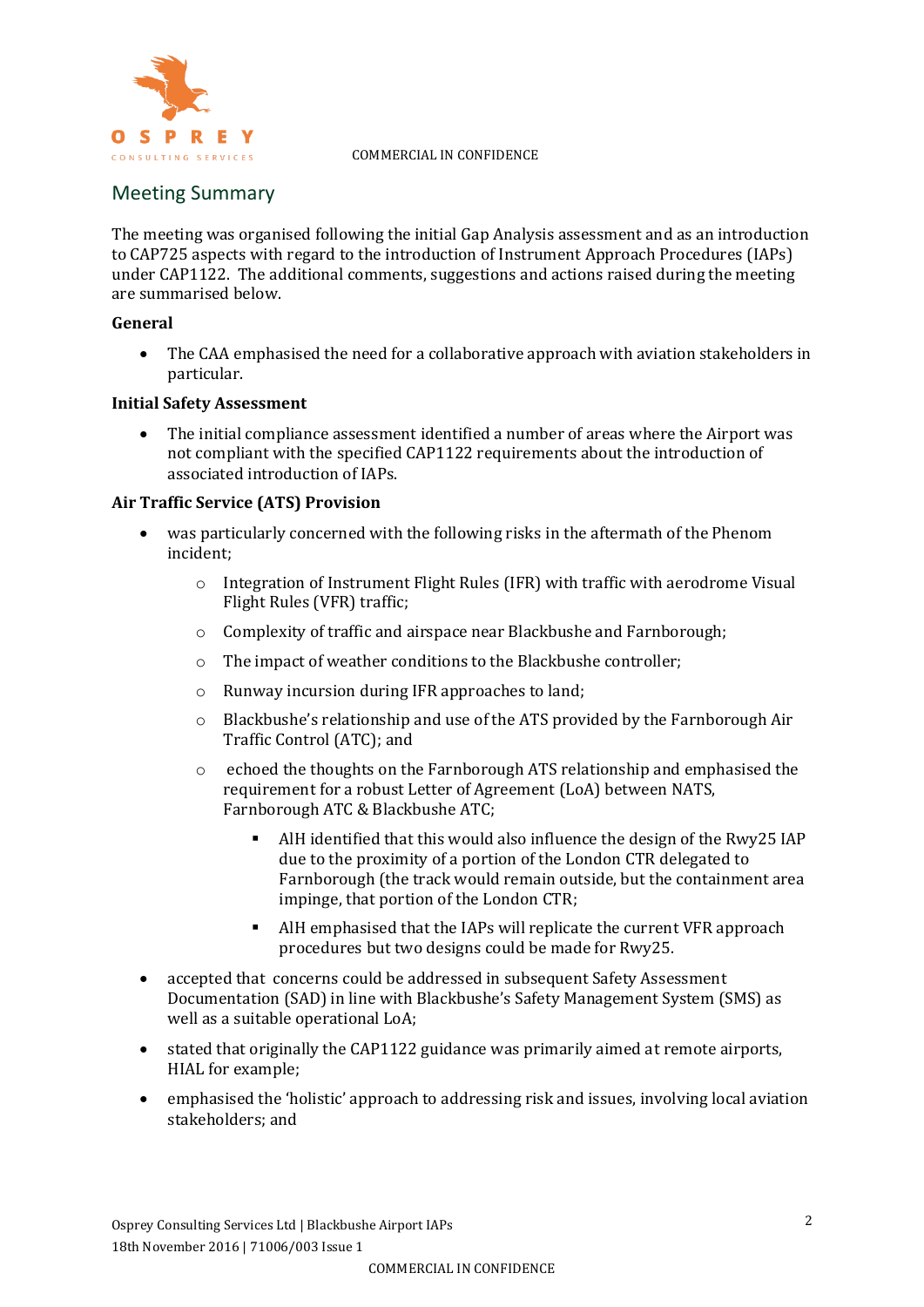

#### **COMMERCIAL IN CONFIDENCE**

 emphasised that the intention is that the current level and mode of VFR operations would remain predominantly unaffected.

#### **Runway Infrastructure**

- picked up on concern with runway incursion to emphasis a number of areas (identified in the 1122 Compliance Assessment), with regard to the Blackbushe runway;
	- $\circ$  Runway thresholds might need adjustment (for a Code 2 Instrument Runway designation) with consequential effect on the associated Runway End Safety Area (RESA);
	- o Restructuring of the Aeronautical Ground Lighting (AGL);
- **ACTION:** would be at the Airport on Mon 21<sup>st</sup> Nov and would discuss Runway End Safety Area (RESA), surface & approach safeguarding (tree obstacle management) and aerodrome ground Lighting (AGL) with the Senior Air Traffic Controller (SATCO).

#### **Consultation**

- asked whether there was any intention positively encourage a growth in aerodrome growth;
	- o CO stated that the primary aim in introducing IAPs was to reduce the number of weather diversions, reducing inconvenience to corporate passengers and clients.
	- $\circ$  CO also stated that it was the intention of the aerodrome to grow their business and that these procedure would assist with that aim.
- The CAA emphasised the requirement for statistical evidence on current operations (collection/collation) and information on future density of use to support any final proposal.
- stated that it would be Blackbushe's responsibility to justify the degree of consultation based upon clearly defined impacts, or lack thereof;
	- o Any effect should be defined in terms of density of air traffic movements or displacement, tracks and altitudes flown and ground areas overflown;

#### **Environmental**

- stated that as new IAPs are being introduced the following should be considered;
	- o Current aerodrome noise contours & comment on any change due to introduction of the IAPs;
	- $\circ$  Local Air Quality is not a consideration as there will be no changes below 1,000ft and the airport is not located in an Air Quality Management Area (AQMA);
	- $\circ$  Clear reasoning for not including a full CO<sub>2</sub> emissions and noise assessment is required (included in any Consultation);
	- o Any displacement of GA VFR traffic, and new IFR tracks, should be a consideration with regard to current published local avoidance areas or procedures.